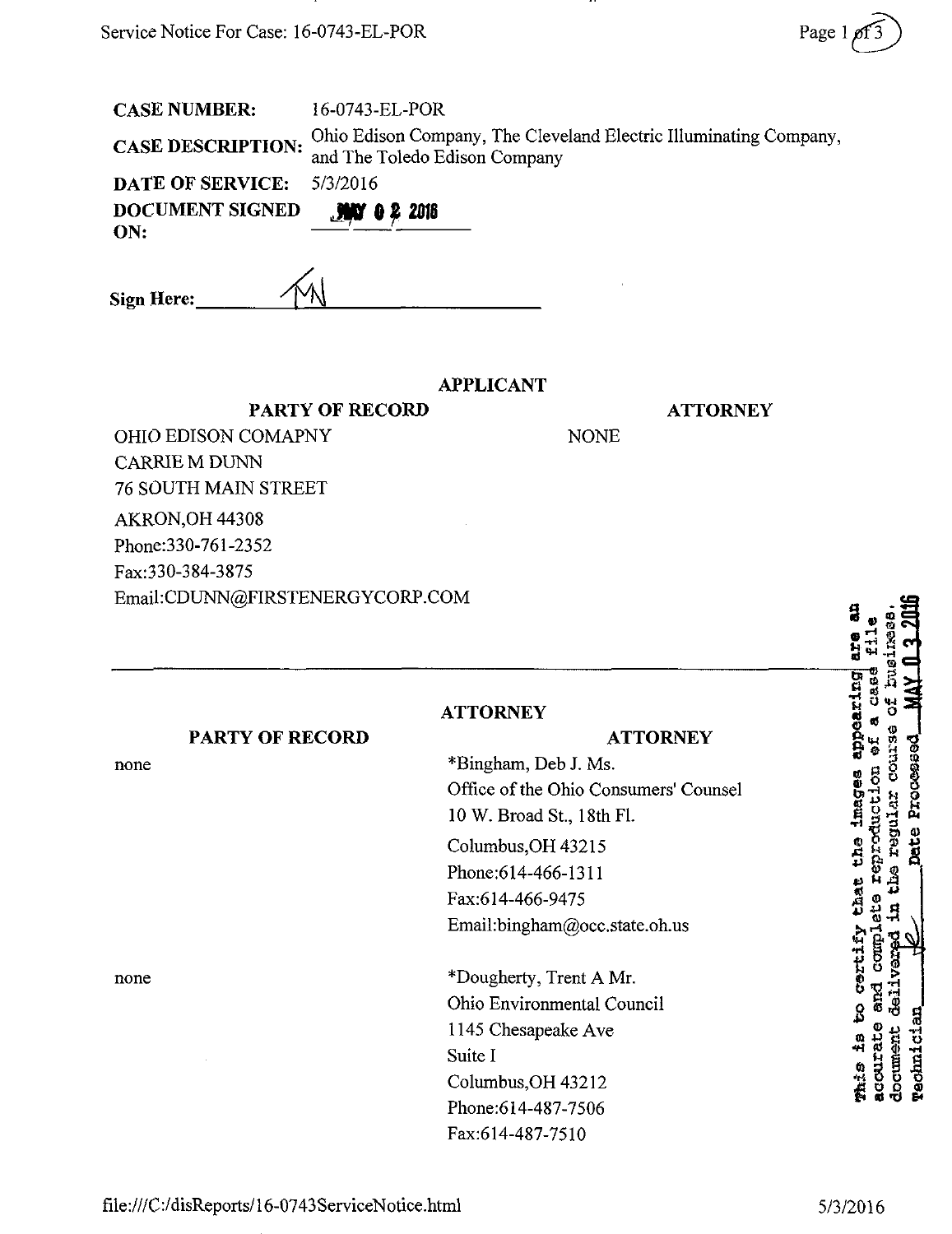...

|      | Email:trent@theoec.org                     |
|------|--------------------------------------------|
| none | *Mooney, Colleen L                         |
|      | <b>OPAE</b>                                |
|      | 231 West Lima Street                       |
|      | Findlay, OH 45840                          |
|      | Phone: 614-488-5739                        |
|      | Email: cmooney@ohiopartners.org            |
| none | *Dove, Robert Mr.                          |
|      | The Law Office of Robert Dove              |
|      | PO Box 13442                               |
|      | Columbus, OH 43213                         |
|      | Phone: (614) 286-4183                      |
|      | Email:rdove@attorneydove.com               |
| none | *Miller, Vesta R                           |
|      | Public Utilities Commission of Ohio        |
|      | 180 East Broad Street                      |
|      | Columbus, OH 43215                         |
|      | Phone: 614-466-7702                        |
|      | Email: Vesta.Miller@puc.state.oh.us        |
| none | *Fleisher, Madeline                        |
|      | <b>Environmental Law and Policy Center</b> |
|      | 21 W. Broad St., Suite 500                 |
|      | Columbus, OH 43215                         |
|      | Phone:614-670-5586                         |
|      | Email:mfleisher@elpc.org                   |
| none | *Dunn, Carrie M Ms.                        |
|      | <b>FirstEnergy Service Company</b>         |
|      | 76 Main Street S                           |
|      | Akron, OH 44308                            |
|      | Phone: 330-761-2352                        |
|      | Fax:330-384-3875                           |
|      | Email:cdunn@firstenergycorp.com            |